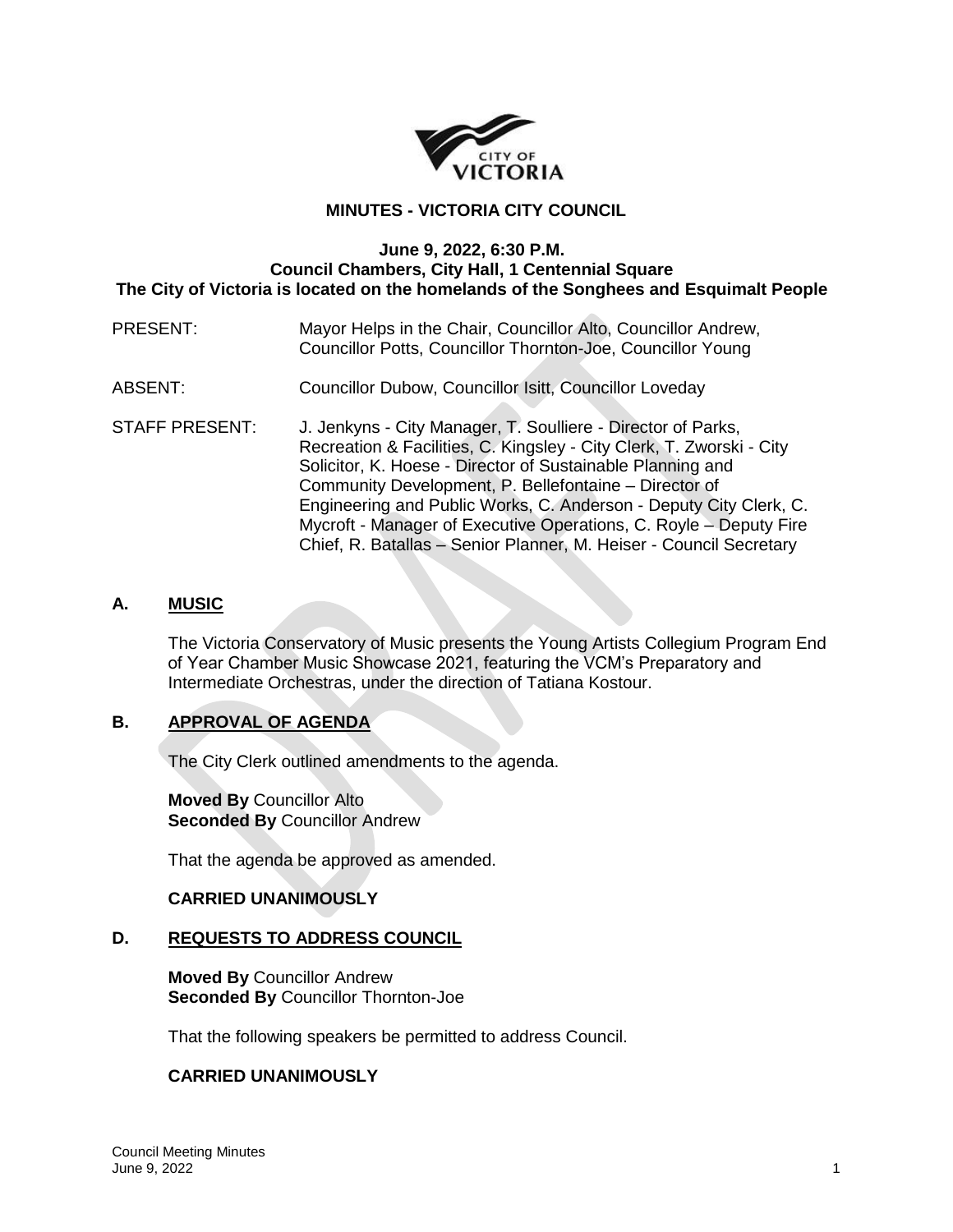# **D.1 Sue Hiscocks: Is Victoria slated to become a different City? – Changing the skyline of Victoria**

Outlined reasons Council should consider the changing skyline of Victoria when approving developments within the City.

# **D.2 Julian West: Missing Middle Housing Initiative**

Outlined reasons Council should send the Missing Middle Housing Initiative to public hearing at the soonest available date and, leading up to the public hearing date, organize "information sessions" hosted by staff to help educate and answer questions from the public.

# **D.3 Sean Kahil: Royal Athletic Park**

Outlined reasons Council should consider alternative uses for the Royal Athletic Park as it relates to the use by the Harbour Cats.

# **F. PUBLIC AND STATUTORY HEARINGS**

## **F.1 Zoning Bylaw 2018 – Amendments to CBD-1 and CBD-2 Setback Regulations: Downtown Core Area Plan**

Zoning Bylaw 2018, Amendment Bylaw (No. 13) No. 22-048: The purpose of this Bylaw is to amend Zoning Bylaw 2018 to align with updated design guidelines contained in Downtown Core Area Plan (2022) by deleting the Administrative Definition of 'Front Setback Plane' as well as the related reference within the Administration regulations. The Central Business District-1 Zone (CBD-1) and Central Business District-2 Zone (CBD-2) are also amended with updated Setback regulations.

# **F.1.a Public Hearing & Consideration of Approval**

Robert Batallas (Senior Planner): Advised that the bylaw is to amend Zoning Bylaw 2018 by deleting the Administrative Definition of 'Front Setback Plane' as well as the related reference within the Administration regulations. The CBD-1 and CBD-2 zones are also amended with updated Setback regulations.

*Mayor Helps opened the public hearing at 6:51 p.m.*

*Council recessed from 6:52 p.m. until 6:57 p.m. to provide an opportunity for members of the public to call to speak live.* 

*No persons called in to speak to the proposed bylaw.*

*Mayor Helps closed the public hearing at 6:58 p.m.*

**Moved By** Councillor Andrew **Seconded By** Councillor Young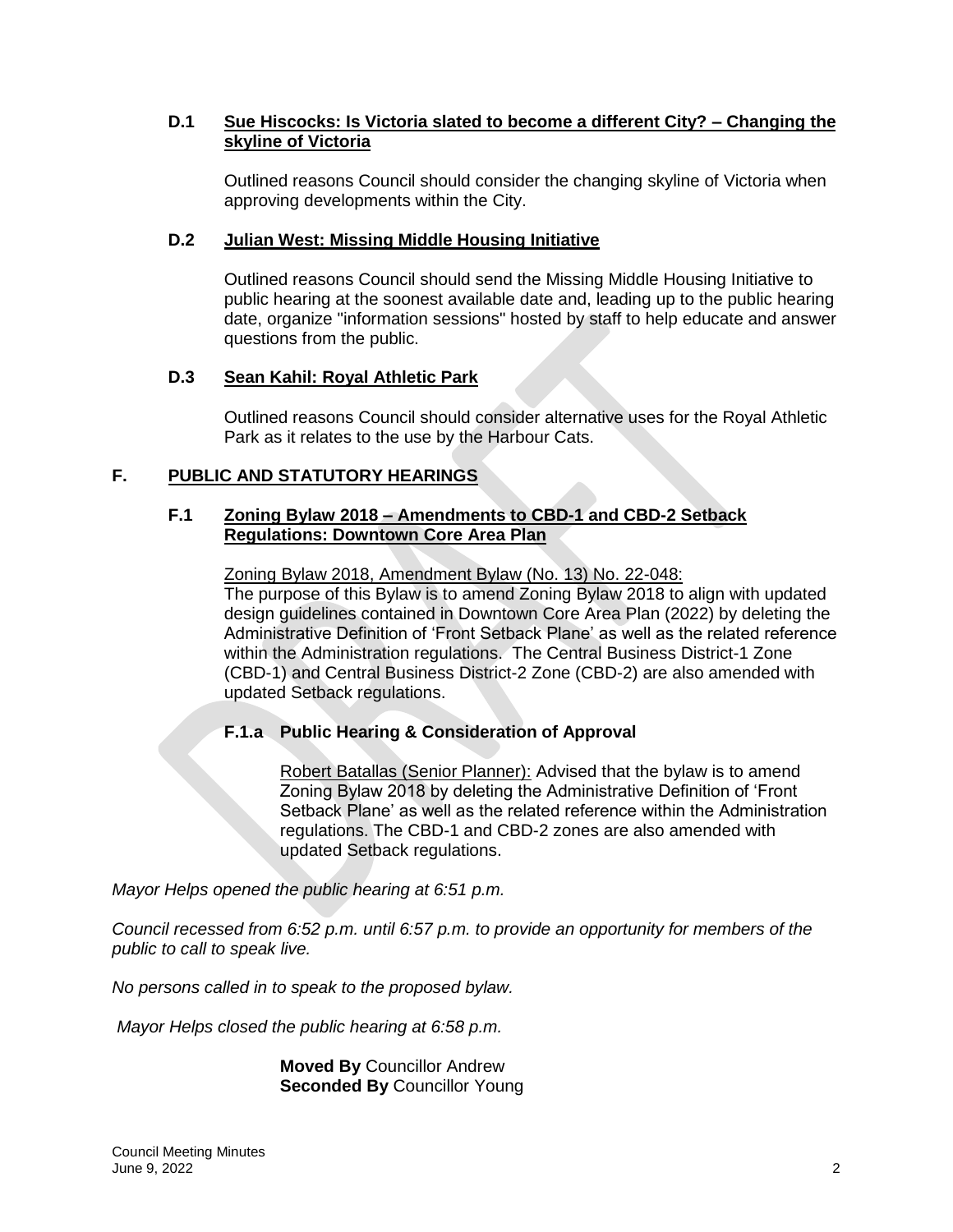That the following bylaw **be given third reading:**

1. Zoning Bylaw 2018, Amendment Bylaw (No. 13) No. 22-048

### **CARRIED UNANIMOUSLY**

**Moved By** Councillor Andrew **Seconded By** Councillor Thornton-Joe

That the following bylaw **be adopted:** 1. Zoning Bylaw 2018, Amendment Bylaw (No. 13) No. 22-048

### **CARRIED UNANIMOUSLY**

## **F.2 145 Rendall Street: Heritage Designation Application No. 000199**

Under the provisions of the Local Government Act, the City of Victoria intends to designate the building located at 145 Rendall Street, legally described as: 001- 536-214 the Southerly 49 Feet of Lot 49, Section 20, Beckley Farm, Victoria City, Plan 212, as protected heritage property, under Heritage Designation Bylaw No. 22-049 (145 Rendall Street).

### **F.2.a Public Hearing & Consideration of Approval**

Laura Saretsky (Planner): Advised that the application is to to designate the exterior of the heritage-registered property located at 145 Rendall Street.

*Mayor Helps opened the public hearing at 6:59 p.m.*

*Council recessed from 7:00 p.m. until 7:05 p.m. to provide an opportunity for members of the public to call to speak live.* 

*No persons called in to speak to the proposed bylaw.*

*Mayor Helps closed the public hearing at 7:05 p.m.*

**Moved By** Councillor Thornton-Joe **Seconded By** Councillor Alto

That the following bylaw **be given third reading:**

1. Heritage Designation (145 Rendall Street) Bylaw No. 22-049

### **CARRIED UNANIMOUSLY**

**Moved By** Councillor Thornton-Joe **Seconded By** Councillor Alto